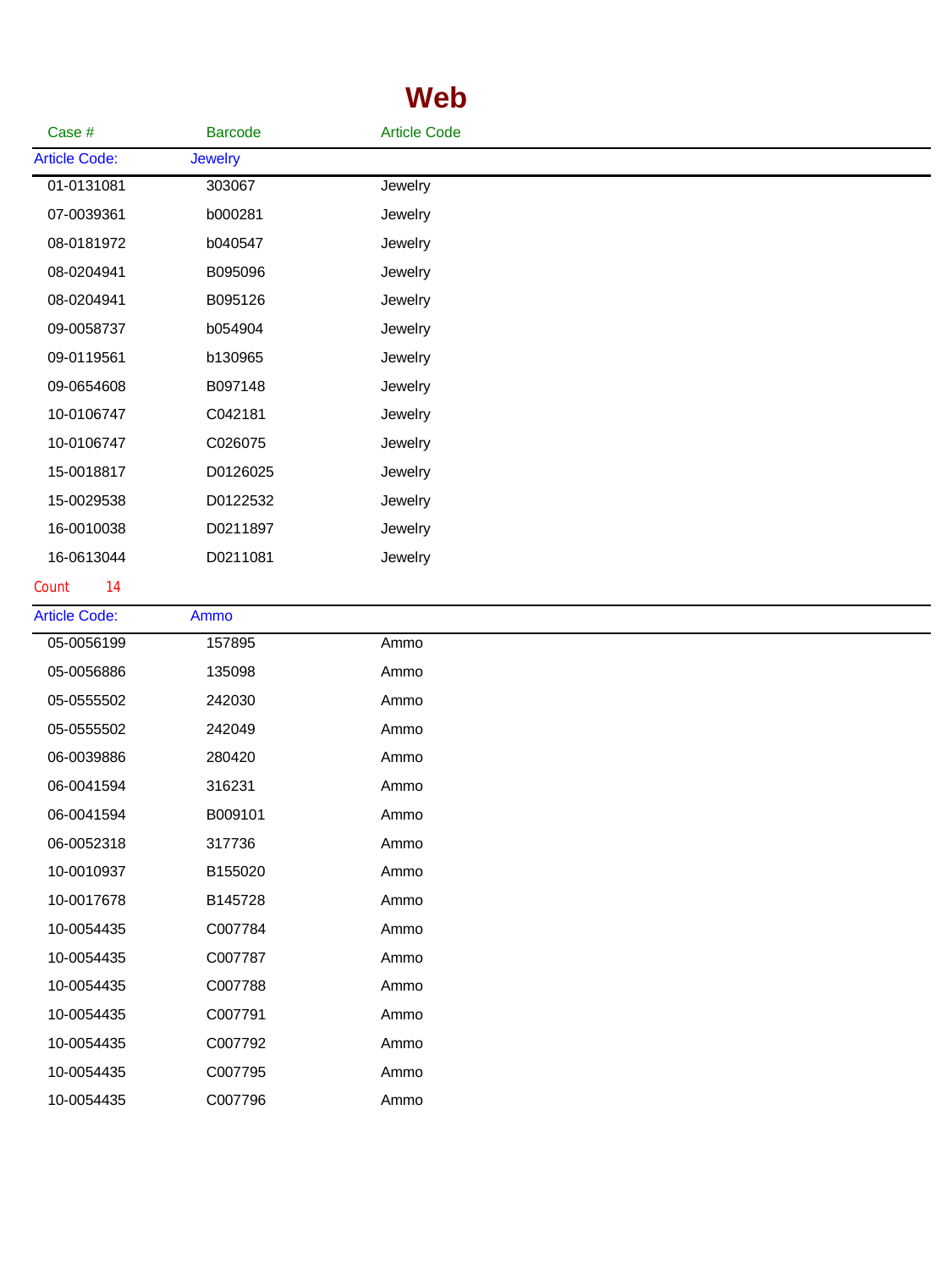| Case #               | <b>Barcode</b>       | <b>Article Code</b> |
|----------------------|----------------------|---------------------|
| 12-0076144           | C108755              | Ammo                |
| 12-0076144           | C108760              | Ammo                |
| 14-0613553           | D0020996             | Ammo                |
| 16-0021174           | D0224007             | Ammo                |
| 16-0021174           | D0224006             | Ammo                |
| 16-0021174           | D0224008             | Ammo                |
| Count<br>23          |                      |                     |
| <b>Article Code:</b> | <b>Knife</b>         |                     |
| 05-0135338           | B182237              | Knife               |
| 10-0066977           | C012275              | Knife               |
| 16-0016376           | D0217828             | Knife               |
| 16-0021174           | D0224013             | Knife               |
| 16-0626588           | D0223542             | Knife               |
| Count<br>5           |                      |                     |
| <b>Article Code:</b> | <b>Miscellaneous</b> |                     |
| 05-0138778           | 312648               | Miscellaneous       |
| 05-0138778           | 312651               | Miscellaneous       |
| 05-0138778           | 312655               | Miscellaneous       |
| 05-0555502           | 242064               | Miscellaneous       |
| 05-0563840           | 306998               | Miscellaneous       |
| 07-0126924           | B014830              | Miscellaneous       |
| 07-0126924           | B014864              | Miscellaneous       |
| 07-0126924           | B014905              | Miscellaneous       |
| 09-0699914           | b135628              | Miscellaneous       |
| 10-0010615           | b152247              | Miscellaneous       |
| 10-0027711           | B146825              | Miscellaneous       |
| 11-0107061           | C071761              | Miscellaneous       |
| 12-0012854           | C083555              | Miscellaneous       |
| 12-0012854           | C083556              | Miscellaneous       |
| 12-0012854           | C083557              | Miscellaneous       |
| 12-0012854           | C083554              | Miscellaneous       |
| 12-0012854           | C083570              | Miscellaneous       |
| 12-0012854           | C083586              | Miscellaneous       |
| 16-0019559           | D0221716             | Miscellaneous       |
| 16-0020268           | D0222853             | Miscellaneous       |
| 16-0020268           | D0222855             | Miscellaneous       |
| 16-0021098           | D0224024             | Miscellaneous       |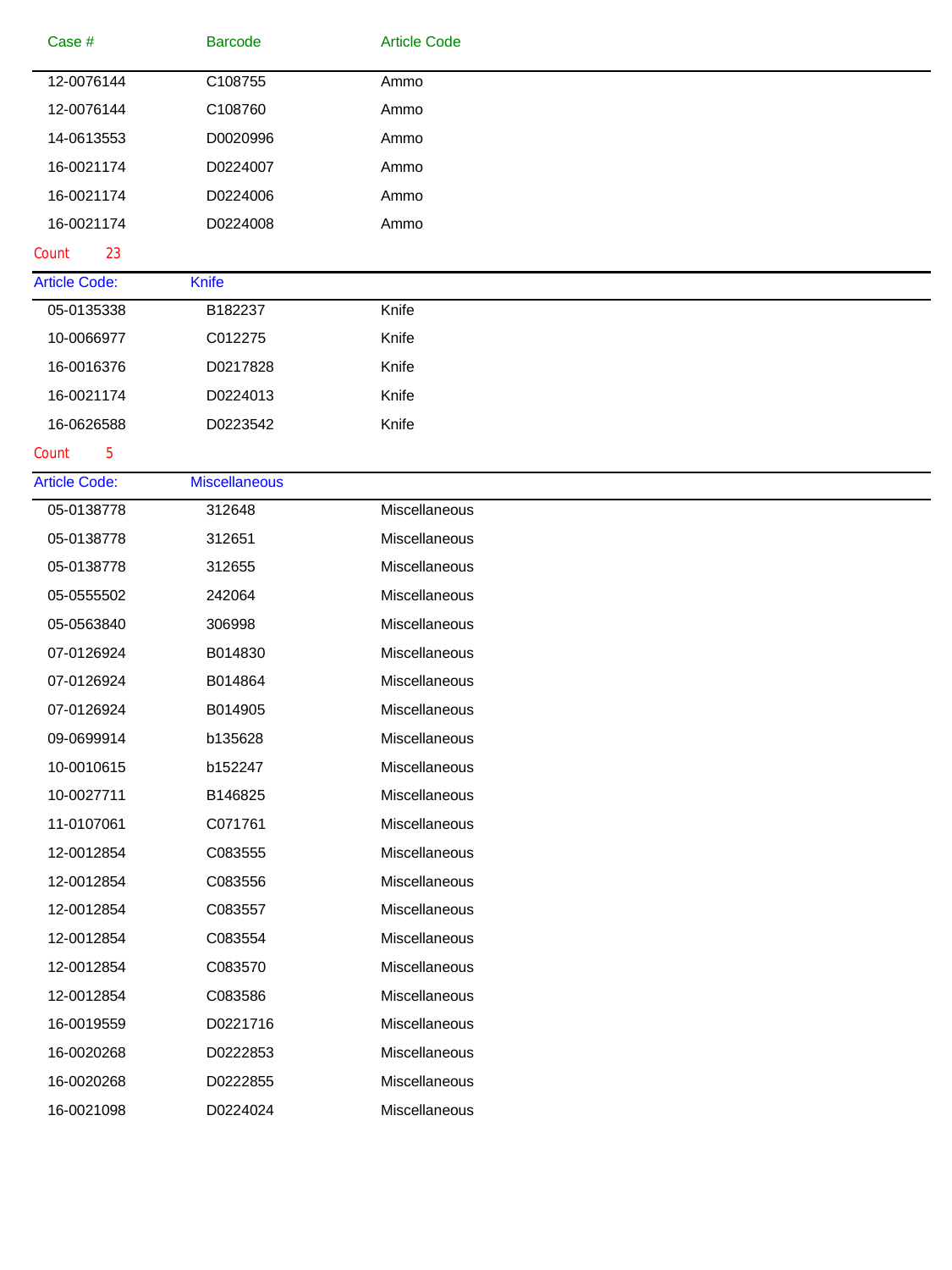| Case #               | <b>Barcode</b>     | <b>Article Code</b> |  |
|----------------------|--------------------|---------------------|--|
| 16-0021174           | D0224012           | Miscellaneous       |  |
| 16-0619697           | D0216759           | Miscellaneous       |  |
| 16-0619697           | D0216758           | Miscellaneous       |  |
| 16-0619697           | D0216760           | Miscellaneous       |  |
| 26<br>Count          |                    |                     |  |
| <b>Article Code:</b> | <b>Electronics</b> |                     |  |
| 05-0138778           | 312650             | Electronics         |  |
| 05-0555502           | a070728            | Electronics         |  |
| 05-0555502           | 232113             | Electronics         |  |
| 05-0555502           | 232114             | Electronics         |  |
| 05-0555502           | 232115             | Electronics         |  |
| 06-0039886           | A033515            | Electronics         |  |
| 06-0042969           | 280668             | Electronics         |  |
| 06-0045704           | 280938             | Electronics         |  |
| 06-0550594           | 301408             | Electronics         |  |
| 06-0550641           | 301427             | Electronics         |  |
| 06-0550641           | 301432             | Electronics         |  |
| 09-0008474           | A032651            | Electronics         |  |
| 09-0008474           | A032652            | Electronics         |  |
| 09-0699914           | b135620            | Electronics         |  |
| 09-0699914           | b135621            | Electronics         |  |
| 09-0699914           | b135622            | Electronics         |  |
| 09-0699914           | b135634            | Electronics         |  |
| 09-0699914           | b135624            | Electronics         |  |
| 09-0699914           | b135635            | Electronics         |  |
| 09-0699914           | b135639            | Electronics         |  |
| 09-0699914           | b135643            | Electronics         |  |
| 09-0699914           | b135638            | Electronics         |  |
| 09-0699914           | b135640            | Electronics         |  |
| 10-0002197           | b126957            | Electronics         |  |
| 10-0002197           | b126962            | Electronics         |  |
| 10-0033809           | C006461            | Electronics         |  |
| 10-0033809           | C006464            | Electronics         |  |
| 12-0012854           | C083543            | Electronics         |  |
| 12-0012854           | C083548            | Electronics         |  |
| 12-0012854           | C083550            | Electronics         |  |
| 12-0012854           | C083551            | Electronics         |  |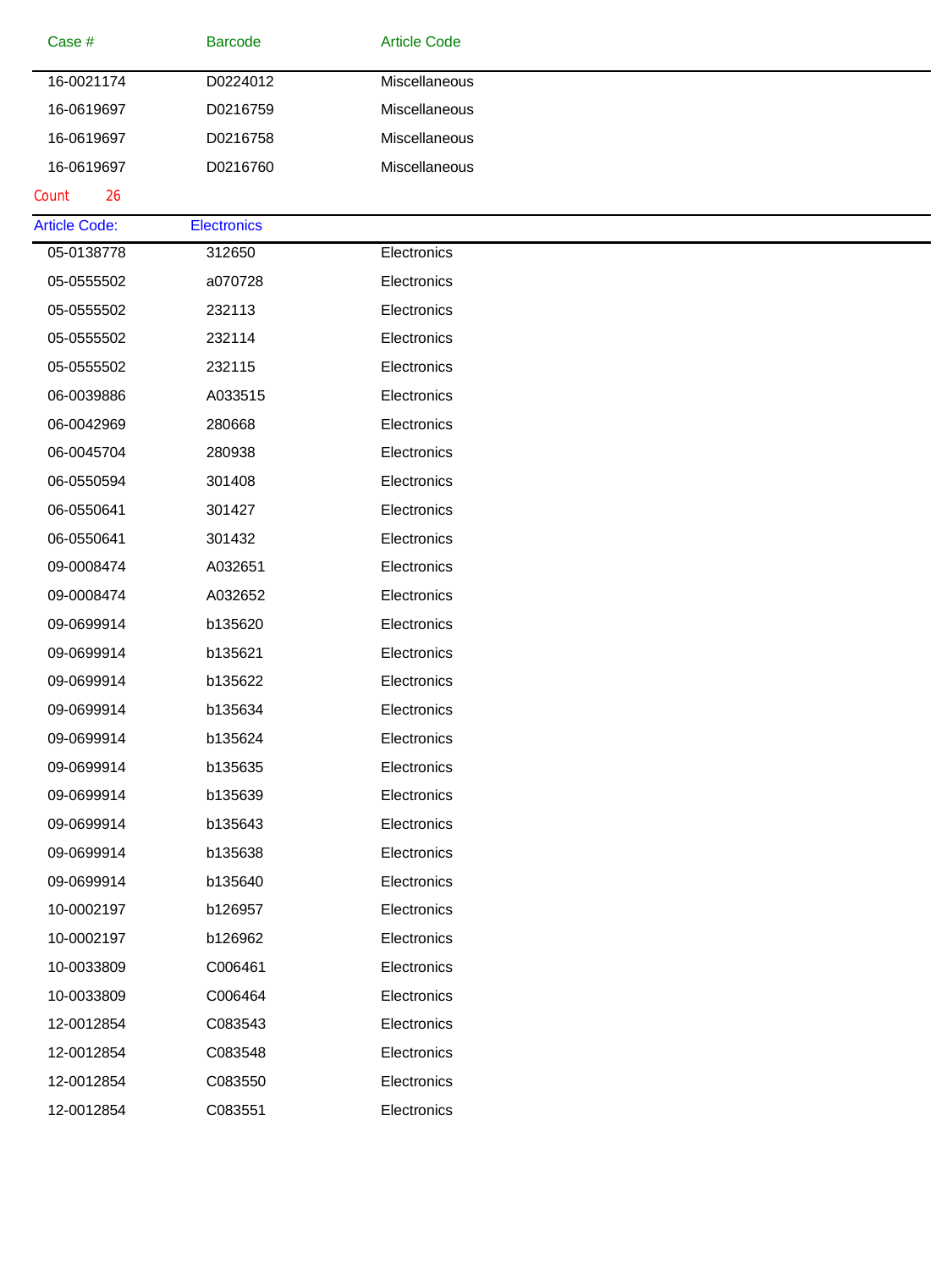| <b>Article Code:</b>     | <b>Holsters</b>       |                            |  |
|--------------------------|-----------------------|----------------------------|--|
| Count<br>9               |                       |                            |  |
| 12-0057500               | C099923               | <b>Firearm Parts</b>       |  |
| 10-0606744               | B119316               | <b>Firearm Parts</b>       |  |
| 09-0654608               | B097138               | <b>Firearm Parts</b>       |  |
| 06-0052318               | B009131               | <b>Firearm Parts</b>       |  |
| 06-0041594               | 316243                | <b>Firearm Parts</b>       |  |
| 05-0555502               | 242045                | <b>Firearm Parts</b>       |  |
| 05-0555502               | 242041                | <b>Firearm Parts</b>       |  |
| 05-0555502               | 242036                | <b>Firearm Parts</b>       |  |
| 05-0555502               | 242035                | <b>Firearm Parts</b>       |  |
| <b>Article Code:</b>     | <b>Firearm Parts</b>  |                            |  |
| Count<br>1               |                       |                            |  |
| 05-0138778               | 312654                | Personal Items             |  |
| <b>Article Code:</b>     | <b>Personal Items</b> |                            |  |
| Count<br>4               |                       |                            |  |
| 16-0020268               | D0222851              | <b>Tools</b>               |  |
| 16-0020268               | D0222850              | <b>Tools</b>               |  |
| 16-0020268               | D0222852              | <b>Tools</b>               |  |
| 05-0138778               | 312653                | <b>Tools</b>               |  |
| <b>Article Code:</b>     | <b>Tools</b>          |                            |  |
| Count<br>46              |                       |                            |  |
| 12-0012854               | C083587               | Electronics                |  |
| 12-0012854               | C083580               | Electronics                |  |
| 12-0012854               | C083574               | Electronics                |  |
| 12-0012854               | C083569               | Electronics                |  |
| 12-0012854               | C083567               | Electronics                |  |
| 12-0012854               | C083564               | Electronics                |  |
| 12-0012854               | C083560               | Electronics                |  |
| 12-0012854               | C083558               | Electronics                |  |
| 12-0012854               | C083576               | Electronics                |  |
| 12-0012854               | C083573               | Electronics                |  |
| 12-0012854               | C083572               | Electronics                |  |
| 12-0012854               | C083571               | Electronics                |  |
| 12-0012854<br>12-0012854 | C083562<br>C083566    | Electronics<br>Electronics |  |
| 12-0012854               | C083553               | Electronics                |  |
|                          |                       |                            |  |
| Case #                   | <b>Barcode</b>        | <b>Article Code</b>        |  |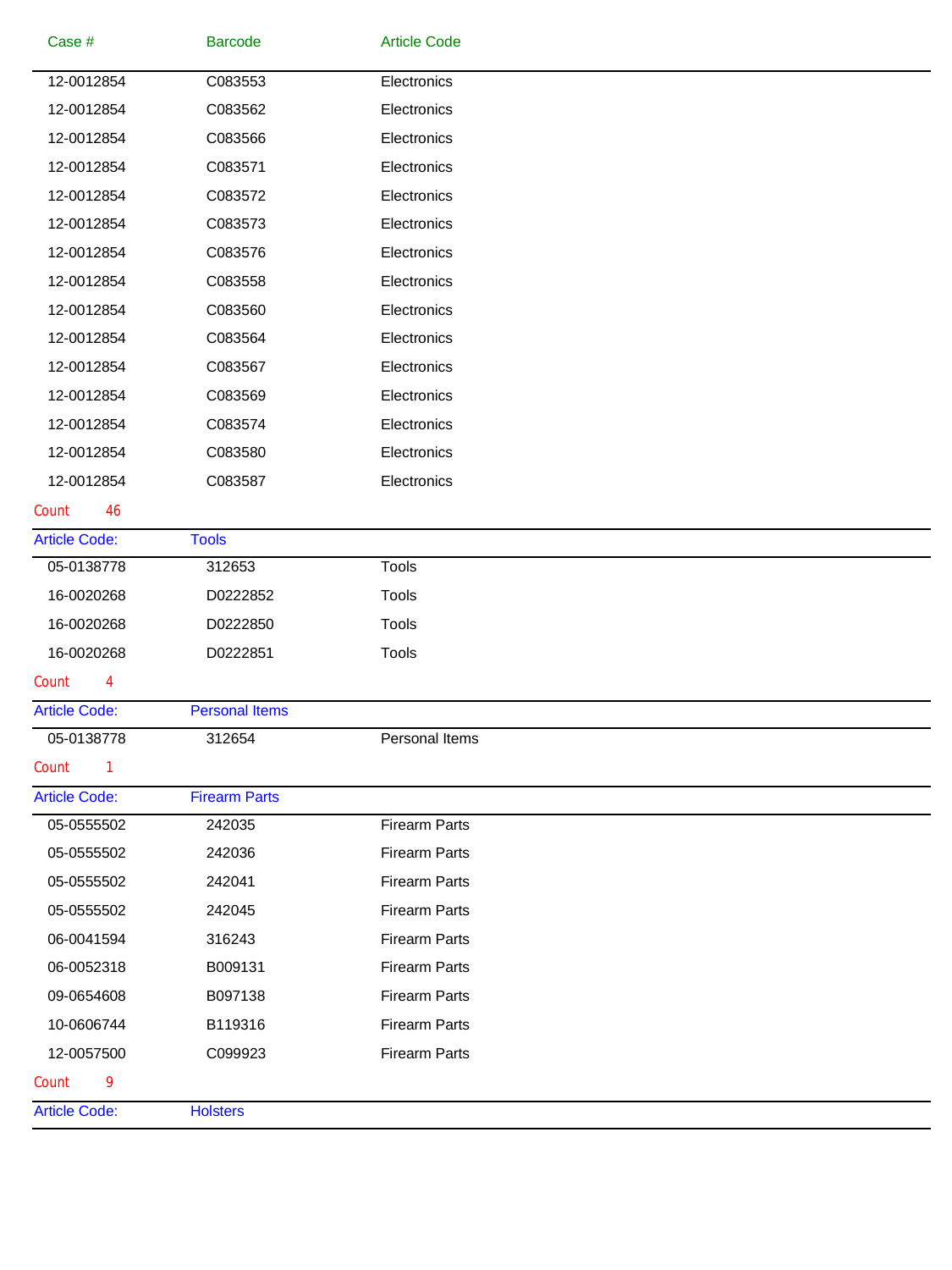| Case #                  | <b>Barcode</b>    | <b>Article Code</b> |  |
|-------------------------|-------------------|---------------------|--|
| 06-0041594              | a012405           | Holsters            |  |
| 16-0021174              | D0224009          | Holsters            |  |
| $\overline{2}$<br>Count |                   |                     |  |
| <b>Article Code:</b>    | <b>Currency</b>   |                     |  |
| 06-0042969              | 280683            | Currency            |  |
| 06-0550770              | 264759            | Currency            |  |
| 13-0085258              | 13246973          | Currency            |  |
| 13-0113576              | D0027405          | Currency            |  |
| 14-0075963              | D0079475          | Currency            |  |
| 15-0025008              | D0108442          | Currency            |  |
| 15-0076827              | D0159326          | Currency            |  |
| 15-0097485              | D0179288          | Currency            |  |
| 15-0108875              | D0196115          | Currency            |  |
| 15-0676588              | D0142935          | Currency            |  |
| 15-0723651              | D0182380          | Currency            |  |
| 16-0000630              | D0213664          | Currency            |  |
| 16-0008247              | D0209178          | Currency            |  |
| 16-0008597              | D0209839          | Currency            |  |
| 16-0011335              | D0212452          | Currency            |  |
| 15<br>Count             |                   |                     |  |
| <b>Article Code:</b>    | <b>FA-Rifle</b>   |                     |  |
| 08-0203836              | b086951           | FA-Rifle            |  |
| Count<br>1              |                   |                     |  |
| <b>Article Code:</b>    | <b>FA-Pistol</b>  |                     |  |
| 08-0640405              | b048879           | <b>FA-Pistol</b>    |  |
| 09-0654608              | B097137           | <b>FA-Pistol</b>    |  |
| 12-0076144              | C108754           | <b>FA-Pistol</b>    |  |
| 12-0076144              | C108756           | <b>FA-Pistol</b>    |  |
| 12-0077279              | C109083           | <b>FA-Pistol</b>    |  |
| 13-0011348              | C133486           | <b>FA-Pistol</b>    |  |
| 14-0675256              | D0054705          | <b>FA-Pistol</b>    |  |
| 15-0053039              | D0135362          | <b>FA-Pistol</b>    |  |
| 15-0082025              | D0165192          | <b>FA-Pistol</b>    |  |
| Count<br>9              |                   |                     |  |
| <b>Article Code:</b>    | <b>FA-Shotgun</b> |                     |  |
| 10-0054435              | C007650           | FA-Shotgun          |  |
| 11-0044231              | C049991           | FA-Shotgun          |  |